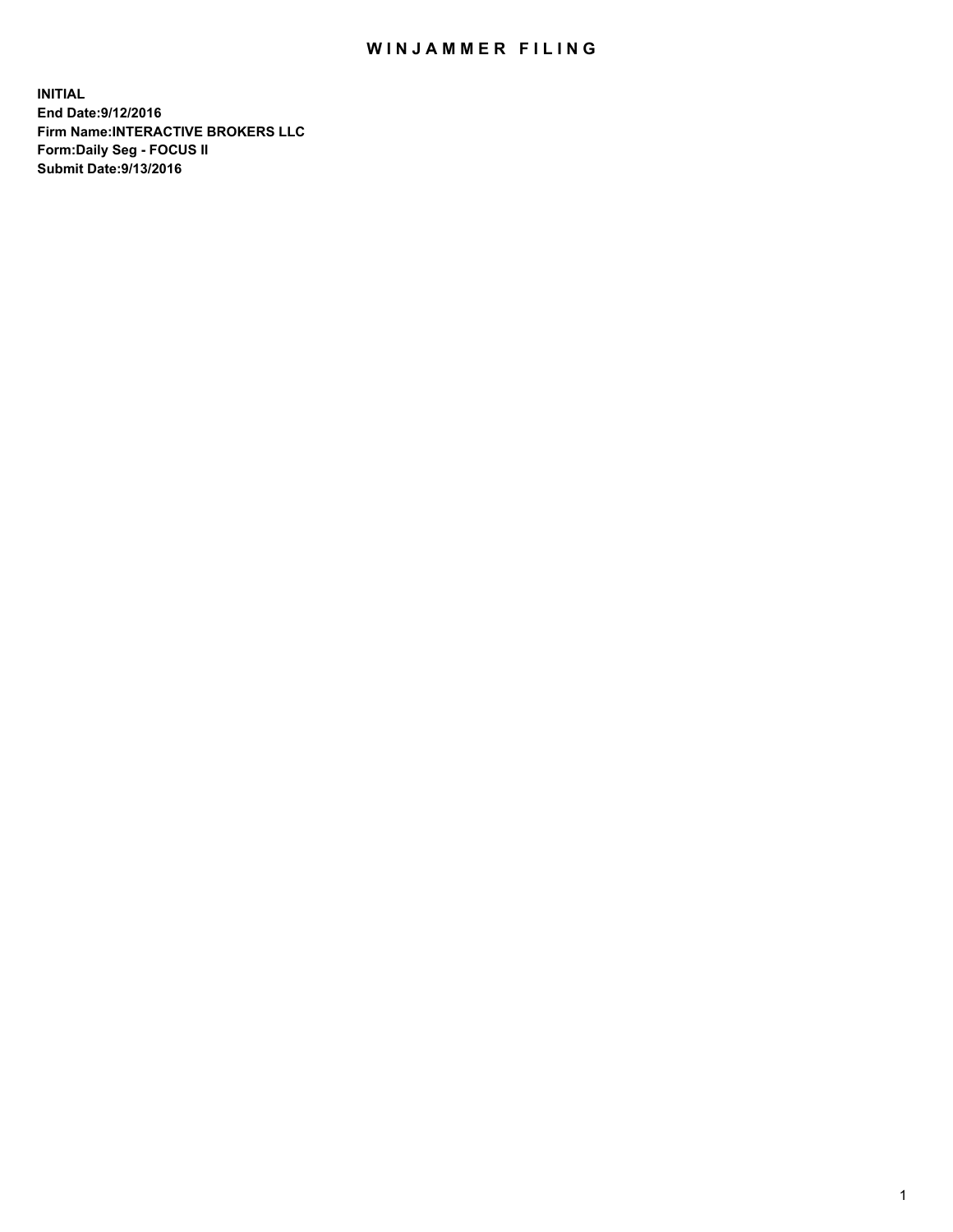## **INITIAL End Date:9/12/2016 Firm Name:INTERACTIVE BROKERS LLC Form:Daily Seg - FOCUS II Submit Date:9/13/2016 Daily Segregation - Cover Page**

| Name of Company<br><b>Contact Name</b><br><b>Contact Phone Number</b><br><b>Contact Email Address</b>                                                                                                                                                                                                                          | <b>INTERACTIVE BROKERS LLC</b><br><b>James Menicucci</b><br>203-618-8085<br>jmenicucci@interactivebrokers.c<br>om |
|--------------------------------------------------------------------------------------------------------------------------------------------------------------------------------------------------------------------------------------------------------------------------------------------------------------------------------|-------------------------------------------------------------------------------------------------------------------|
| FCM's Customer Segregated Funds Residual Interest Target (choose one):<br>a. Minimum dollar amount: ; or<br>b. Minimum percentage of customer segregated funds required:% ; or<br>c. Dollar amount range between: and; or<br>d. Percentage range of customer segregated funds required between: % and %.                       | $\overline{\mathbf{0}}$<br>0<br>155,000,000 245,000,000<br>00                                                     |
| FCM's Customer Secured Amount Funds Residual Interest Target (choose one):<br>a. Minimum dollar amount: ; or<br>b. Minimum percentage of customer secured funds required:%; or<br>c. Dollar amount range between: and; or<br>d. Percentage range of customer secured funds required between: % and %.                          | $\overline{\mathbf{0}}$<br>0<br>80,000,000 120,000,000<br>00                                                      |
| FCM's Cleared Swaps Customer Collateral Residual Interest Target (choose one):<br>a. Minimum dollar amount: ; or<br>b. Minimum percentage of cleared swaps customer collateral required:% ; or<br>c. Dollar amount range between: and; or<br>d. Percentage range of cleared swaps customer collateral required between:% and%. | $\overline{\mathbf{0}}$<br>$\overline{\mathbf{0}}$<br>00<br>0 <sub>0</sub>                                        |

Attach supporting documents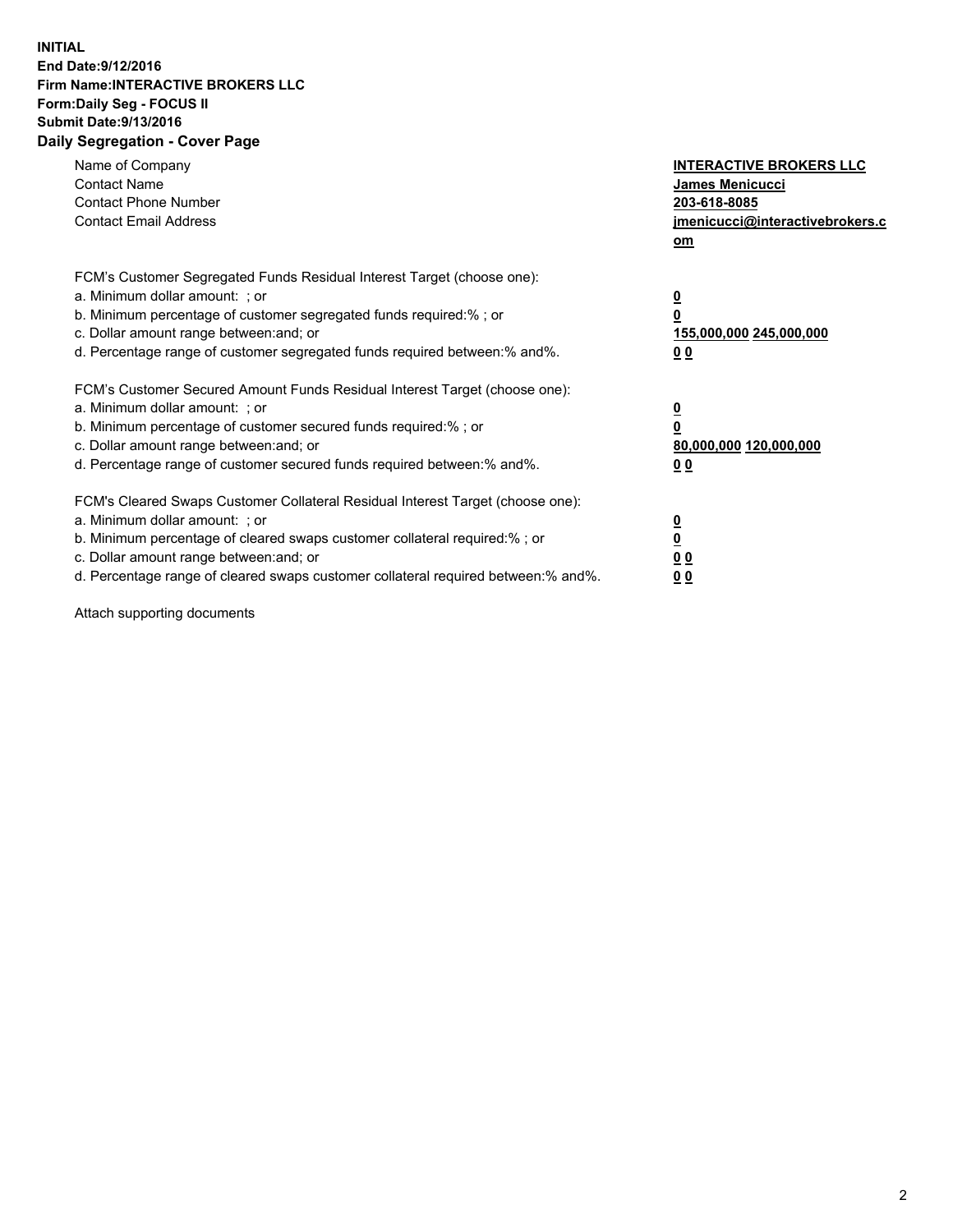## **INITIAL End Date:9/12/2016 Firm Name:INTERACTIVE BROKERS LLC Form:Daily Seg - FOCUS II Submit Date:9/13/2016 Daily Segregation - Secured Amounts**

|     | Daily Jegregation - Jeculed Aniounts                                                                       |                                  |
|-----|------------------------------------------------------------------------------------------------------------|----------------------------------|
|     | Foreign Futures and Foreign Options Secured Amounts                                                        |                                  |
|     | Amount required to be set aside pursuant to law, rule or regulation of a foreign                           | $0$ [7305]                       |
|     | government or a rule of a self-regulatory organization authorized thereunder                               |                                  |
| 1.  | Net ledger balance - Foreign Futures and Foreign Option Trading - All Customers                            |                                  |
|     | A. Cash                                                                                                    | 373,347,665 [7315]               |
|     | B. Securities (at market)                                                                                  | $0$ [7317]                       |
| 2.  | Net unrealized profit (loss) in open futures contracts traded on a foreign board of trade                  | 6,084,505 [7325]                 |
| 3.  | Exchange traded options                                                                                    |                                  |
|     | a. Market value of open option contracts purchased on a foreign board of trade                             | 624,398 [7335]                   |
|     | b. Market value of open contracts granted (sold) on a foreign board of trade                               | -96,991 [7337]                   |
| 4.  | Net equity (deficit) (add lines 1.2. and 3.)                                                               | 379,959,577 [7345]               |
| 5.  | Account liquidating to a deficit and account with a debit balances - gross amount                          | 56,293 [7351]                    |
|     | Less: amount offset by customer owned securities                                                           | 0 [7352] 56,293 [7354]           |
| 6.  | Amount required to be set aside as the secured amount - Net Liquidating Equity                             | 380,015,870 [7355]               |
|     | Method (add lines 4 and 5)                                                                                 |                                  |
| 7.  | Greater of amount required to be set aside pursuant to foreign jurisdiction (above) or line                | 380,015,870 [7360]               |
|     | 6.                                                                                                         |                                  |
|     | FUNDS DEPOSITED IN SEPARATE REGULATION 30.7 ACCOUNTS                                                       |                                  |
| 1.  | Cash in banks                                                                                              |                                  |
|     | A. Banks located in the United States                                                                      | 7,500,000 [7500]                 |
|     | B. Other banks qualified under Regulation 30.7                                                             | 0 [7520] 7,500,000 [7530]        |
| 2.  | Securities                                                                                                 |                                  |
|     | A. In safekeeping with banks located in the United States                                                  | 425,666,610 [7540]               |
|     | B. In safekeeping with other banks qualified under Regulation 30.7                                         | 0 [7560] 425,666,610 [7570]      |
| 3.  | Equities with registered futures commission merchants                                                      |                                  |
|     | A. Cash                                                                                                    | $0$ [7580]                       |
|     | <b>B.</b> Securities                                                                                       | $0$ [7590]                       |
|     | C. Unrealized gain (loss) on open futures contracts                                                        | $0$ [7600]                       |
|     | D. Value of long option contracts                                                                          | $0$ [7610]                       |
|     | E. Value of short option contracts                                                                         | 0 [7615] 0 [7620]                |
| 4.  | Amounts held by clearing organizations of foreign boards of trade                                          |                                  |
|     | A. Cash                                                                                                    | $0$ [7640]                       |
|     | <b>B.</b> Securities                                                                                       | $0$ [7650]                       |
|     | C. Amount due to (from) clearing organization - daily variation                                            | $0$ [7660]                       |
|     | D. Value of long option contracts                                                                          | $0$ [7670]                       |
|     | E. Value of short option contracts                                                                         | 0 [7675] 0 [7680]                |
| 5.  | Amounts held by members of foreign boards of trade                                                         |                                  |
|     | A. Cash                                                                                                    | 66,796,463 [7700]                |
|     | <b>B.</b> Securities                                                                                       | $0$ [7710]                       |
|     | C. Unrealized gain (loss) on open futures contracts                                                        | 4,063,978 [7720]                 |
|     | D. Value of long option contracts                                                                          | 624,398 [7730]                   |
|     | E. Value of short option contracts                                                                         | -96,991 [7735] 71,387,848 [7740] |
| 6.  | Amounts with other depositories designated by a foreign board of trade                                     | $0$ [7760]                       |
| 7.  | Segregated funds on hand                                                                                   | $0$ [7765]                       |
| 8.  | Total funds in separate section 30.7 accounts                                                              | 504,554,458 [7770]               |
| 9.  | Excess (deficiency) Set Aside for Secured Amount (subtract line 7 Secured Statement<br>Page 1 from Line 8) | 124,538,588 [7380]               |
| 10. | Management Target Amount for Excess funds in separate section 30.7 accounts                                | 80,000,000 [7780]                |
| 11. | Excess (deficiency) funds in separate 30.7 accounts over (under) Management Target                         | 44,538,588 [7785]                |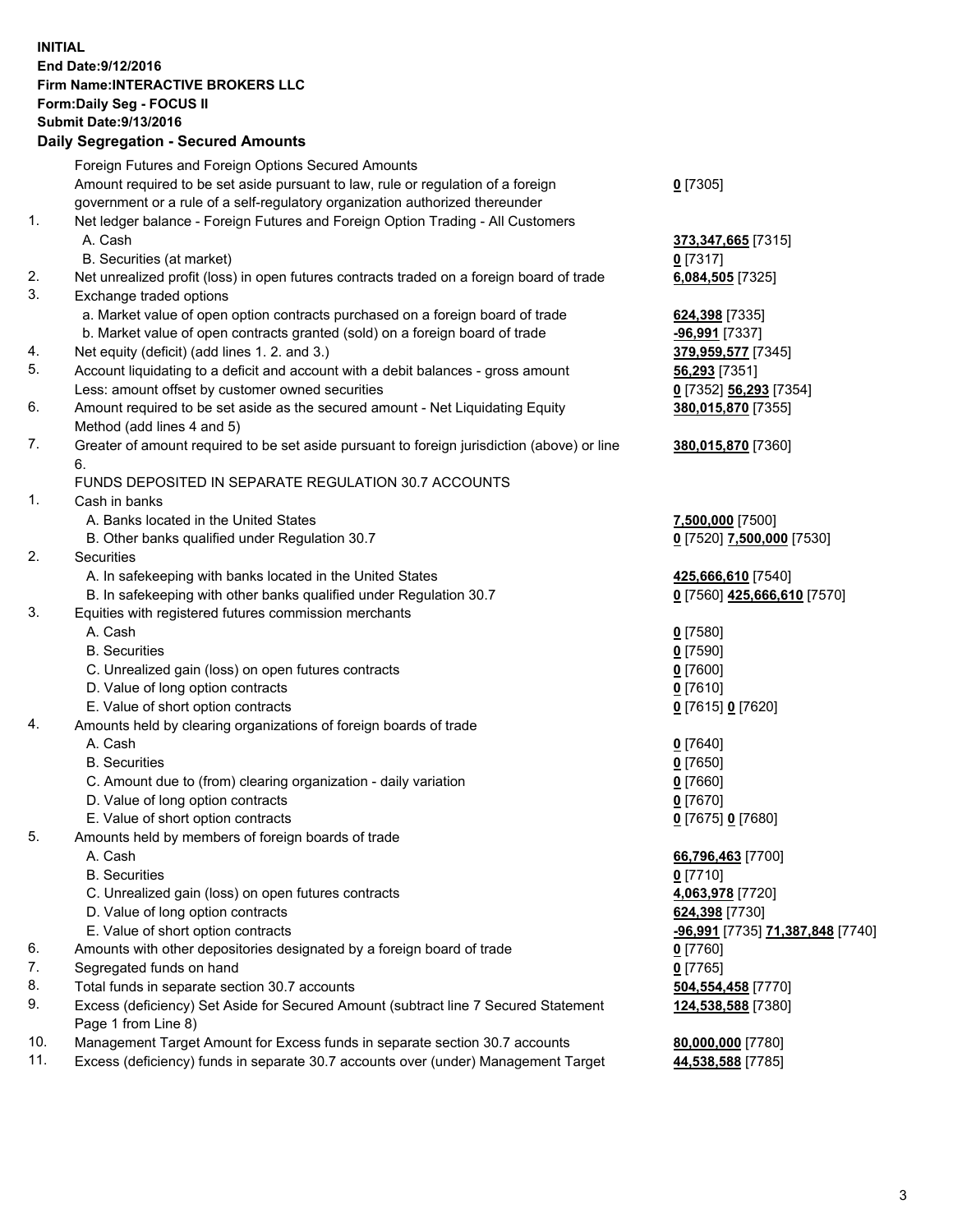**INITIAL End Date:9/12/2016 Firm Name:INTERACTIVE BROKERS LLC Form:Daily Seg - FOCUS II Submit Date:9/13/2016 Daily Segregation - Segregation Statement** SEGREGATION REQUIREMENTS(Section 4d(2) of the CEAct) 1. Net ledger balance A. Cash **3,068,794,916** [7010] B. Securities (at market) **0** [7020] 2. Net unrealized profit (loss) in open futures contracts traded on a contract market **-63,043,289** [7030] 3. Exchange traded options A. Add market value of open option contracts purchased on a contract market **139,331,010** [7032] B. Deduct market value of open option contracts granted (sold) on a contract market **-206,917,648** [7033] 4. Net equity (deficit) (add lines 1, 2 and 3) **2,938,164,989** [7040] 5. Accounts liquidating to a deficit and accounts with debit balances - gross amount **56,884** [7045] Less: amount offset by customer securities **0** [7047] **56,884** [7050] 6. Amount required to be segregated (add lines 4 and 5) **2,938,221,873** [7060] FUNDS IN SEGREGATED ACCOUNTS 7. Deposited in segregated funds bank accounts A. Cash **100,059,590** [7070] B. Securities representing investments of customers' funds (at market) **2,006,704,010** [7080] C. Securities held for particular customers or option customers in lieu of cash (at market) **0** [7090] 8. Margins on deposit with derivatives clearing organizations of contract markets A. Cash **30,154,738** [7100] B. Securities representing investments of customers' funds (at market) **1,117,294,601** [7110] C. Securities held for particular customers or option customers in lieu of cash (at market) **0** [7120] 9. Net settlement from (to) derivatives clearing organizations of contract markets **-27,612,789** [7130] 10. Exchange traded options A. Value of open long option contracts **139,331,039** [7132] B. Value of open short option contracts **-206,918,569** [7133] 11. Net equities with other FCMs A. Net liquidating equity **0** [7140] B. Securities representing investments of customers' funds (at market) **0** [7160] C. Securities held for particular customers or option customers in lieu of cash (at market) **0** [7170] 12. Segregated funds on hand **0** [7150] 13. Total amount in segregation (add lines 7 through 12) **3,159,012,620** [7180] 14. Excess (deficiency) funds in segregation (subtract line 6 from line 13) **220,790,747** [7190] 15. Management Target Amount for Excess funds in segregation **155,000,000** [7194] **65,790,747** [7198]

16. Excess (deficiency) funds in segregation over (under) Management Target Amount Excess